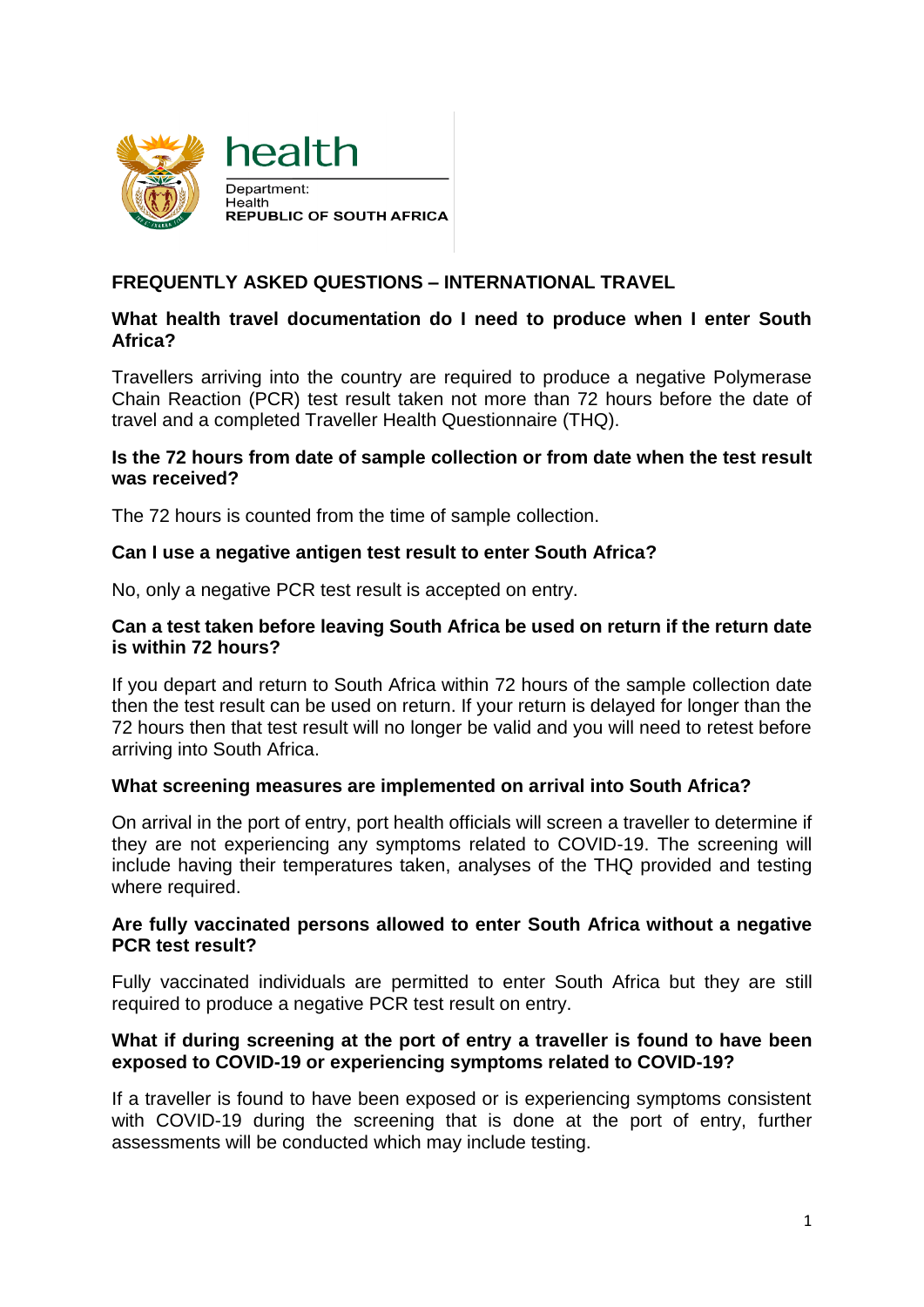## **Can I complete my isolation at home if the test conducted during the assessment at the port of entry comes back as positive?**

If the test result comes back as positive and the traveller is symptomatic, a decision will be made on whether the isolation can be completed at a travellers residence, or a health facility.

#### **Are there any categories of travel exempted from producing a negative PCR test result?**

Yes, the following categories of persons are exempted from producing a negative PCR test result;

- a) Daily commuters from neighbouring countries who attend or teach at a school in the Republic;
- b) Children below the age of five years;
- c) Cross border freight operators;
- d) Airline crew on official duty and
- e) Medical evacuation crew conducting medical evacuations

#### **What if I am entering South Africa through a seaport?**

If a passenger or crew is arriving in South Africa through a seaport, the negative PCR test result should have been taken not more than 72 hours on embarkation from the country they departed from.

#### **How long before travel can I complete the Traveller Health Questionnaire?**

The health questionnaire can be completed up to 48 hours before travel or on arrival into the country. You can download the entry questionnaire on [https://health.gov.za/covid19/assets/downloads/faq/ENTRY SCREENING THQ 2.pdf](https://health.gov.za/covid19/assets/downloads/faq/ENTRY%20SCREENING%20THQ%202.pdf) and the exit questionnaire on [EXIT SCREENING THQ 1.pdf \(health.gov.za\).](https://health.gov.za/covid19/assets/downloads/faq/EXIT%20%20SCREENING%20THQ%201.pdf)

#### **I have recently recovered from COVID-19 and my PCR test result has come back as positive, does this mean I can't travel to South Africa?**

Persons who have recently contracted COVID-19 may continue to test positive for weeks on PCR after full recovery. The majority of travellers who have recently recovered will not be able to produce a negative test as required by Regulations. If you are unable to produce a negative PCR test result due to having recently recovered from a COVID-19 infection and wish to travel to South Africa you must send a request to the Department for a letter of exemption. This is only applicable to travellers who have fully recovered and intend to travel within 90 days of the initial PCR test result that confirmed the infection. The request can be sent to [porthealth.travel@health.gov.za](mailto:porthealth.travel@health.gov.za) and must be accompanied by a copy of your passport, the PCR test result that confirmed your initial infection and a letter from a medical practitioner confirming that you have fully recovered, you are not experiencing any new symptoms and you are fit to travel. The letter from the medical practitioner must have your name and surname as reflected on your passport and a date, signature, physical address and contact details of the medical practitioner. It is advisable that the request be submitted well in advance of the intended travel to allow for sufficient time for processing.